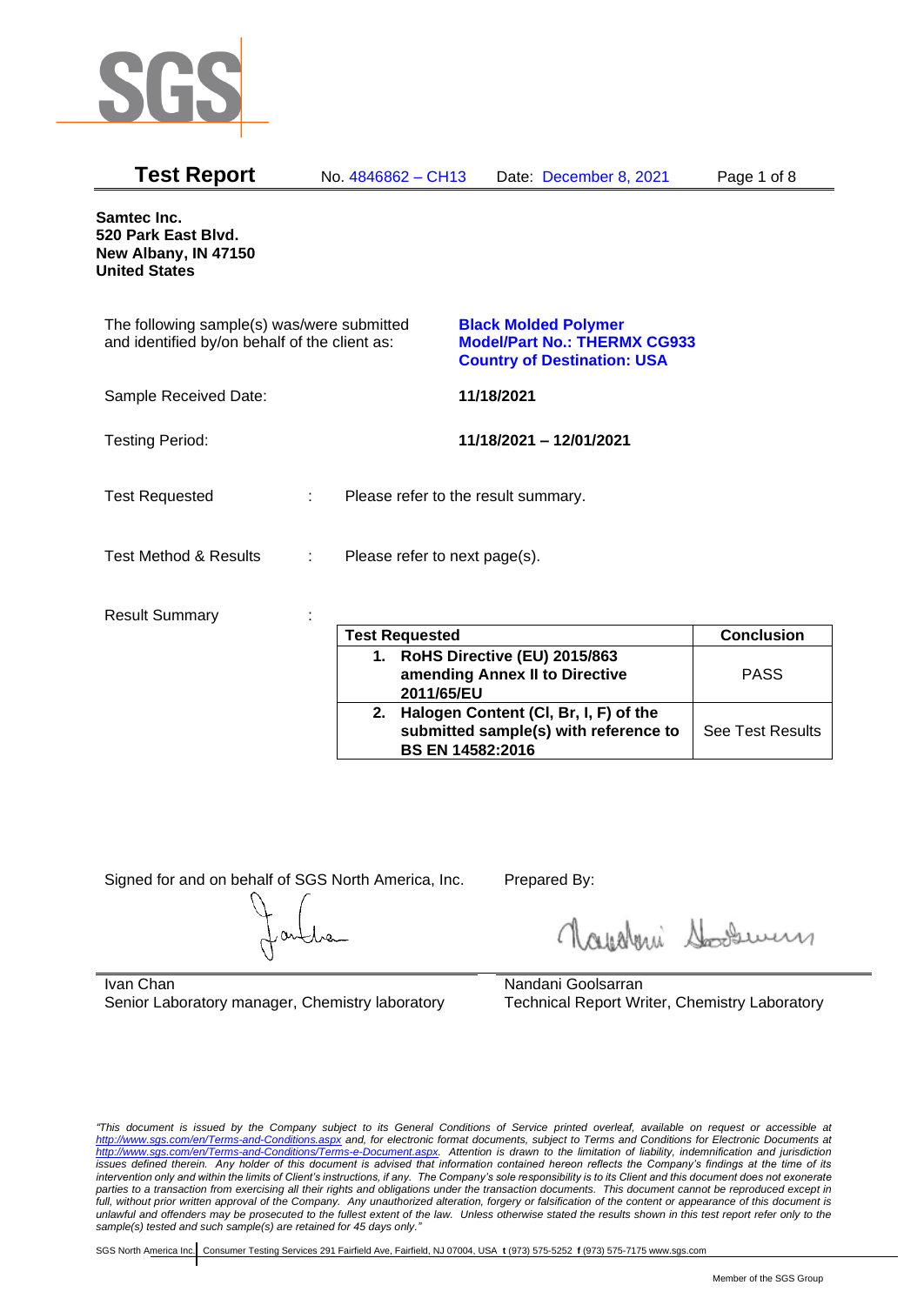

| <b>Test Report</b> | No. 4846862 - CH13 | Date: December 8, 2021 | Page 2 of 8 |
|--------------------|--------------------|------------------------|-------------|
|--------------------|--------------------|------------------------|-------------|

## **1. RoHS Directive (EU) 2015/863 amending Annex II to Directive 2011/65/EU**

### **Testing was done at an SGS Affiliate Laboratory:**

| Specimen | <b>SGS Sample ID</b>           | <b>Description</b> |  |
|----------|--------------------------------|--------------------|--|
| No.      |                                |                    |  |
|          | HKT21-058357.013 Black plastic |                    |  |

### Remarks :

(1)  $1 \text{ mg/kg} = 1 \text{ ppm} = 0.0001\%$ 

(2) MDL = Method Detection Limit

(3)  $ND = Not detected$  ( < MDL)

- (4) "-" = Not Regulated
- Test Method : With reference to IEC 62321-4:2013+A1:2017, IEC62321-5:2013, IEC62321-7-2:2017, IEC62321-6:2015 and IEC62321-8:2017, analyzed by ICP-OES, UV-Vis and GC-MS. (Decision Rule: please refer to appendix 1: Category 1)

| Test Item(s)                 | Limit | Unit  | MDL            | 013       |
|------------------------------|-------|-------|----------------|-----------|
| Cadmium (Cd)                 | 100   | mg/kg | $\mathbf{2}$   | <b>ND</b> |
| Lead (Pb)                    | 1,000 | mg/kg | $\mathbf{2}$   | <b>ND</b> |
| Mercury (Hg)                 | 1,000 | mg/kg | $\overline{2}$ | <b>ND</b> |
| Hexavalent Chromium (Cr(VI)) | 1,000 | mg/kg | 8              | <b>ND</b> |
| Sum of PBBs                  | 1,000 | mg/kg |                | <b>ND</b> |
| Monobromobiphenyl            |       | mg/kg | 5              | <b>ND</b> |
| Dibromobiphenyl              |       | mg/kg | 5              | <b>ND</b> |
| Tribromobiphenyl             |       | mg/kg | 5              | <b>ND</b> |
| Tetrabromobiphenyl           |       | mg/kg | 5              | <b>ND</b> |
| Pentabromobiphenyl           |       | mg/kg | 5              | <b>ND</b> |
| Hexabromobiphenyl            |       | mg/kg | 5              | <b>ND</b> |
| Heptabromobiphenyl           |       | mg/kg | 5              | <b>ND</b> |
| Octabromobiphenyl            |       | mg/kg | 5              | <b>ND</b> |
| Nonabromobiphenyl            |       | mg/kg | 5              | <b>ND</b> |
| Decabromobiphenyl            |       | mg/kg | 5              | <b>ND</b> |
| Sum of PBDEs                 | 1,000 | mg/kg |                | <b>ND</b> |
| Monobromodiphenyl ether      |       | mg/kg | 5              | <b>ND</b> |
| Dibromodiphenyl ether        |       | mg/kg | 5              | <b>ND</b> |
| Tribromodiphenyl ether       |       | mg/kg | 5              | <b>ND</b> |
| Tetrabromodiphenyl ether     |       | mg/kg | 5              | <b>ND</b> |
| Pentabromodiphenyl ether     |       | mg/kg | 5              | <b>ND</b> |

*"This document is issued by the Company subject to its General Conditions of Service printed overleaf, available on request or accessible at <http://www.sgs.com/en/Terms-and-Conditions.aspx> and, for electronic format documents, subject to Terms and Conditions for Electronic Documents at [http://www.sgs.com/en/Terms-and-Conditions/Terms-e-Document.aspx.](http://www.sgs.com/en/Terms-and-Conditions/Terms-e-Document.aspx) Attention is drawn to the limitation of liability, indemnification and jurisdiction issues defined therein. Any holder of this document is advised that information contained hereon reflects the Company's findings at the time of its intervention only and within the limits of Client's instructions, if any. The Company's sole responsibility is to its Client and this document does not exonerate*  parties to a transaction from exercising all their rights and obligations under the transaction documents. This document cannot be reproduced except in *full, without prior written approval of the Company. Any unauthorized alteration, forgery or falsification of the content or appearance of this document is unlawful and offenders may be prosecuted to the fullest extent of the law. Unless otherwise stated the results shown in this test report refer only to the sample(s) tested and such sample(s) are retained for 45 days only."*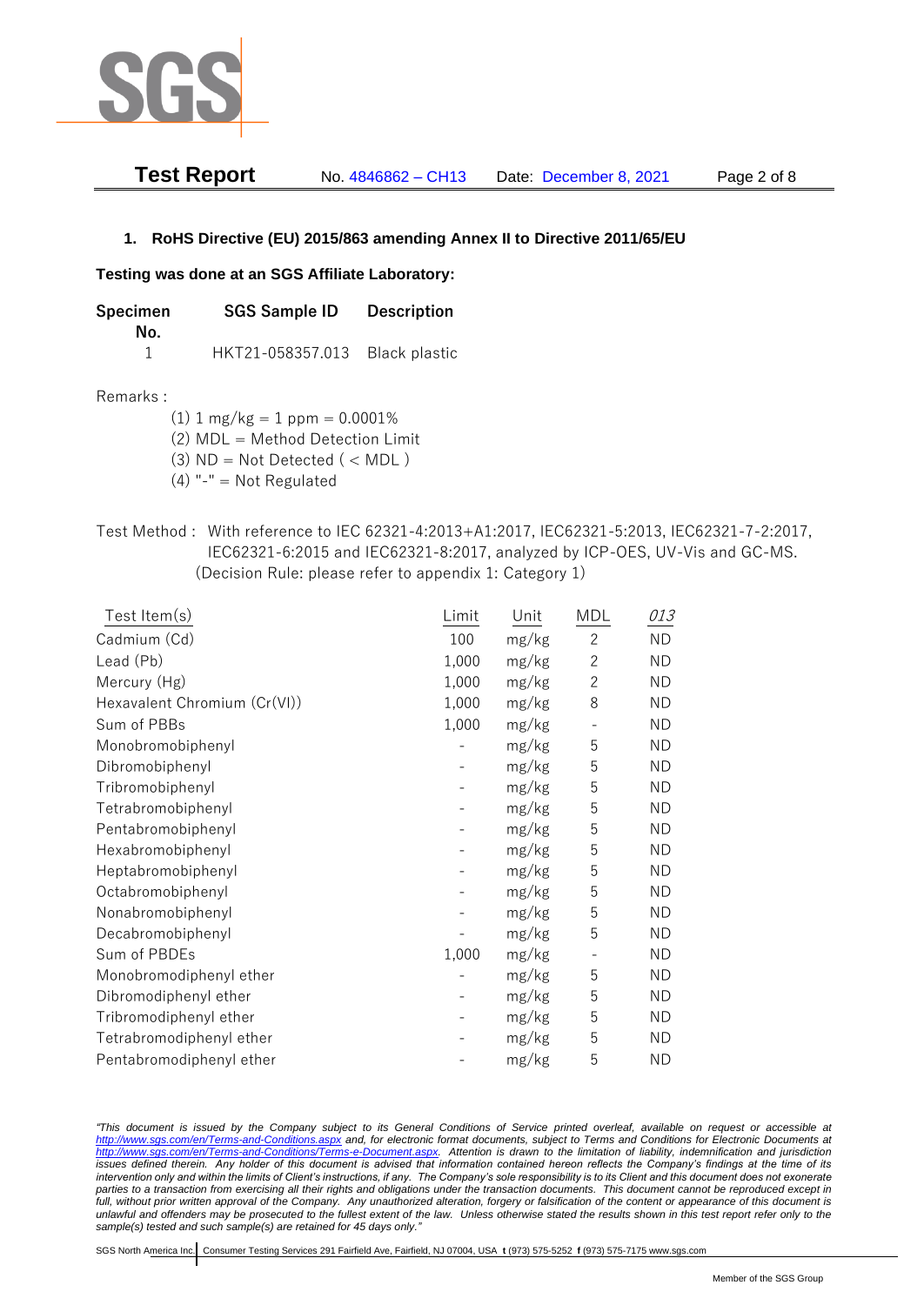

| <b>Test Report</b>                  | No. 4846862 - CH13           | Date: December 8, 2021 |            |           | Page 3 of 8 |
|-------------------------------------|------------------------------|------------------------|------------|-----------|-------------|
|                                     |                              |                        |            |           |             |
| Test Item $(s)$                     | Limit                        | Unit                   | <b>MDL</b> | 013       |             |
| Hexabromodiphenyl ether             |                              | mg/kg                  | 5          | <b>ND</b> |             |
| Heptabromodiphenyl ether            |                              | mg/kg                  | 5          | ND        |             |
| Octabromodiphenyl ether             | -                            | mg/kg                  | 5          | ΝD        |             |
| Nonabromodiphenyl ether             | -                            | mg/kg                  | 5          | ΝD        |             |
| Decabromodiphenyl ether             | $\qquad \qquad \blacksquare$ | mg/kg                  | 5          | ΝD        |             |
| Dibutyl Phthalate (DBP)             | 1,000                        | mg/kg                  | 50         | ΝD        |             |
| Benzylbutyl Phthalate (BBP)         | 1,000                        | mg/kg                  | 50         | ΝD        |             |
| Bis-(2-ethylhexyl) Phthalate (DEHP) | 1,000                        | mg/kg                  | 50         | ΝD        |             |
| Diisobutyl Phthalate (DIBP)         | 1,000                        | mg/kg                  | 50         | ND        |             |

Notes :

(1) The maximum permissible limit is quoted from RoHS Directive (EU) 2015/863. IEC 62321 series is equivalent to EN 62321 series [http://www.cenelec.eu/dyn/www/f?p=104:30:1742232870351101::::FSP\\_ORG\\_ID,FSP\\_LANG\\_](http://www.cenelec.eu/dyn/www/f?p=104:30:1742232870351101::::FSP_ORG_ID,FSP_LANG_ID:1258637,25) [ID:1258637,25](http://www.cenelec.eu/dyn/www/f?p=104:30:1742232870351101::::FSP_ORG_ID,FSP_LANG_ID:1258637,25)

## **2. Halogen**

## **Testing was done at an SGS Affiliate Laboratory:**

Test Method : With reference to EN 14582:2016, analysis was performed by IC.

| Test Item $(s)$ | Limit | Unit  | MDL | 013   |
|-----------------|-------|-------|-----|-------|
| Fluorine (F)    |       | mg/kg | 50  | ΝD    |
| Chlorine (CI)   |       | mg/kg | 50  | ΝD    |
| Bromine (Br)    |       | mg/kg | 50  | 63000 |
| lodine (I)      |       | mg/kg | 50  | ΝD    |
|                 |       |       |     |       |

Notes :

(1) The measurement report of the expanded uncertainty with confident level 95% by coverage factor k=2, is 20% for each analyte of Fluorine, Chlorine, Bromine and Iodine.

*<sup>&</sup>quot;This document is issued by the Company subject to its General Conditions of Service printed overleaf, available on request or accessible at <http://www.sgs.com/en/Terms-and-Conditions.aspx> and, for electronic format documents, subject to Terms and Conditions for Electronic Documents at [http://www.sgs.com/en/Terms-and-Conditions/Terms-e-Document.aspx.](http://www.sgs.com/en/Terms-and-Conditions/Terms-e-Document.aspx) Attention is drawn to the limitation of liability, indemnification and jurisdiction issues defined therein. Any holder of this document is advised that information contained hereon reflects the Company's findings at the time of its intervention only and within the limits of Client's instructions, if any. The Company's sole responsibility is to its Client and this document does not exonerate*  parties to a transaction from exercising all their rights and obligations under the transaction documents. This document cannot be reproduced except in *full, without prior written approval of the Company. Any unauthorized alteration, forgery or falsification of the content or appearance of this document is unlawful and offenders may be prosecuted to the fullest extent of the law. Unless otherwise stated the results shown in this test report refer only to the sample(s) tested and such sample(s) are retained for 45 days only."*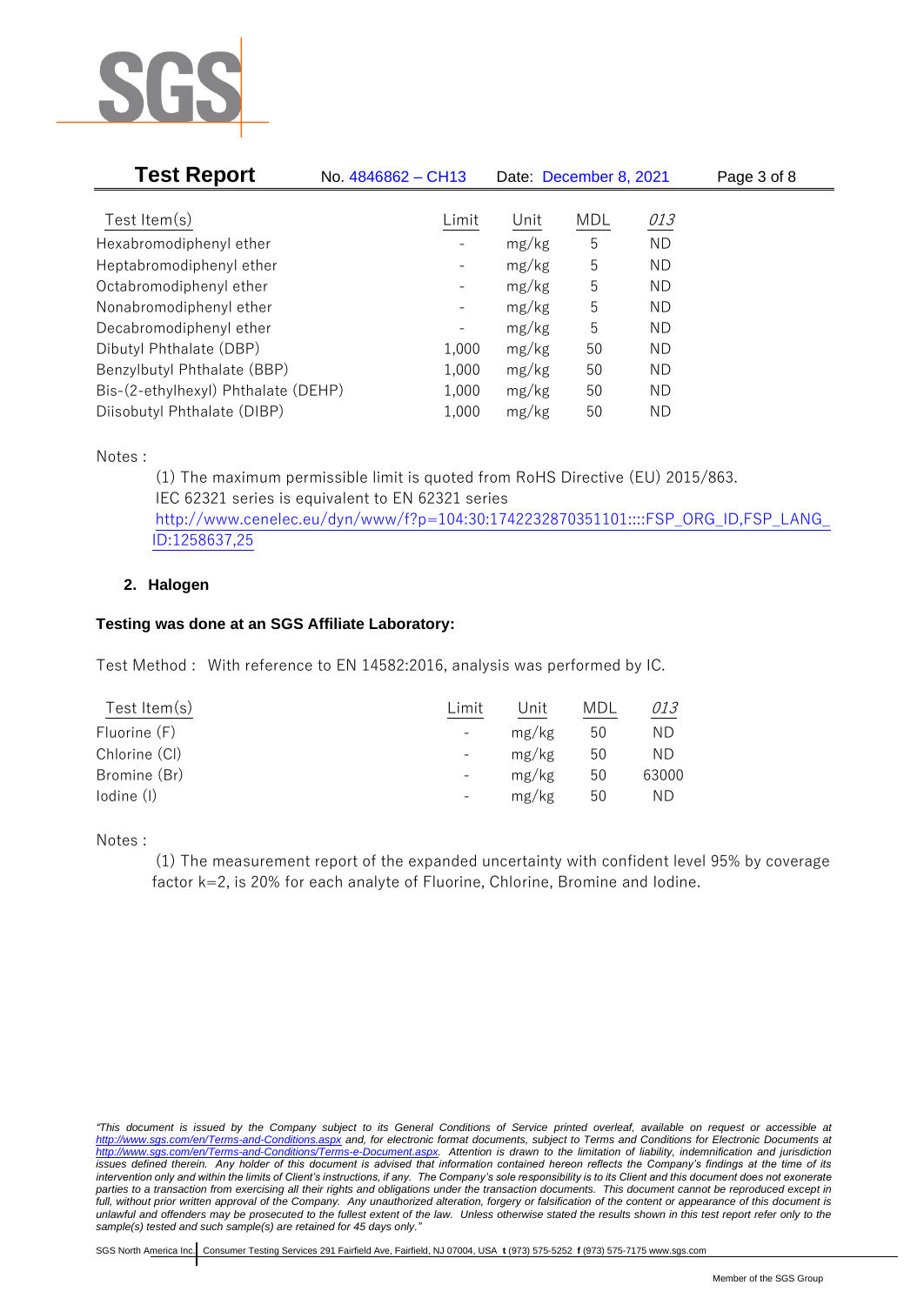

**Test Report** No. 4846862 – CH13 Date: December 8, 2021 Page 4 of 8

#### Appendix 1

| Category       | Decision Rule Statement                                                                                                                                                                                                                                                                                                                                                                                                                                                                                                                                                                                                                                                                                                                                                                                                                                                                                                                                                                                                                                                                                                                                                                                                                                                                                                                                                                                                                                                                                           |  |  |
|----------------|-------------------------------------------------------------------------------------------------------------------------------------------------------------------------------------------------------------------------------------------------------------------------------------------------------------------------------------------------------------------------------------------------------------------------------------------------------------------------------------------------------------------------------------------------------------------------------------------------------------------------------------------------------------------------------------------------------------------------------------------------------------------------------------------------------------------------------------------------------------------------------------------------------------------------------------------------------------------------------------------------------------------------------------------------------------------------------------------------------------------------------------------------------------------------------------------------------------------------------------------------------------------------------------------------------------------------------------------------------------------------------------------------------------------------------------------------------------------------------------------------------------------|--|--|
|                | The decision rule for conformity reporting is based on the non-binary statement with guard band (is<br>equal to the expanded measurement uncertainty with a 95% coverage probability, w = U95) in<br>ILAC-G8:09/2019 Clause 4.2.3.<br>"Pass - the measured value is within (or below / above) the acceptance limit, where the<br>А.<br>acceptance limit is below / above to the quard band," or "Pass - The measured values were<br>observed in tolerance at the points tested. The specific false accept risk is up to 2.5%.".<br>B.<br>"Conditional Pass - The measured values were observed in tolerance at the points tested.<br>However, a portion of the expanded measurement uncertainty intervals about one or more<br>measured values exceeded / out of tolerance. When the measured result is close to the<br>tolerance, the specific false accept risk is up to 50%."<br>C.<br>"Conditional Fail - One or more measured values were observed out of tolerance at the<br>points tested. However, a portion of the expanded measurement uncertainty intervals about<br>one or more measured values were in tolerance. When the measured result is close to the<br>tolerance, the specific false reject risk is up to 50%.".<br>"Fail - the measured value is out of (or below / above) the tolerance limit added / subtracted<br>D.<br>to the quard band." or "Fail - One or more measured values were observed out of tolerance<br>at the points tested". The specific false reject risk is up to 2.5%. |  |  |
| $\overline{2}$ | The decision rule for conformity reporting is based on BS EN 1811:2011+A1:2015: Reference test<br>method for release of nickel from all post assemblies which are inserted into pierced parts of the<br>human body and articles intended to come into direct and prolonged contact with the skin in<br>Section 9.2 interpretation of results.                                                                                                                                                                                                                                                                                                                                                                                                                                                                                                                                                                                                                                                                                                                                                                                                                                                                                                                                                                                                                                                                                                                                                                     |  |  |
| $\overline{3}$ | The decision rule for conformity reporting is based on the general consideration of simple<br>acceptance as stated in ISO/IEC Guide 98-3: "Uncertainty of measurement - Part 3: Guide to the<br>expression of uncertainty in measurement (GUM 1995)", and more specifically for analytical<br>measurements to the EURACHEM/CITAC Guide 2012 "Quantifying Uncertainty in Analytical<br>Measurement *                                                                                                                                                                                                                                                                                                                                                                                                                                                                                                                                                                                                                                                                                                                                                                                                                                                                                                                                                                                                                                                                                                               |  |  |
| 4              | The decision rule for conformity reporting is according to the IEC 62321-7-1 Edition 1.0 2015-09<br>Section 7: Table 1-(comparison to standard and interpretation of result)                                                                                                                                                                                                                                                                                                                                                                                                                                                                                                                                                                                                                                                                                                                                                                                                                                                                                                                                                                                                                                                                                                                                                                                                                                                                                                                                      |  |  |
| 5              | The decision rule for conformity reporting is according to the IEC 62321-3-1 Edition 1.0 2013-06<br>Annex A.3 interpretation of result.                                                                                                                                                                                                                                                                                                                                                                                                                                                                                                                                                                                                                                                                                                                                                                                                                                                                                                                                                                                                                                                                                                                                                                                                                                                                                                                                                                           |  |  |
| 6              | The decision rule for conformity reporting is according to the GB/T 26125-2011 Annex A to H                                                                                                                                                                                                                                                                                                                                                                                                                                                                                                                                                                                                                                                                                                                                                                                                                                                                                                                                                                                                                                                                                                                                                                                                                                                                                                                                                                                                                       |  |  |
| 7              | The decision rule for conformity reporting is according to the requested specification or standard<br>(ASTM F963-17 section 4.3.5)                                                                                                                                                                                                                                                                                                                                                                                                                                                                                                                                                                                                                                                                                                                                                                                                                                                                                                                                                                                                                                                                                                                                                                                                                                                                                                                                                                                |  |  |
| $\overline{8}$ | The decision rule for conformity reporting is according to the requested specification or standard<br>(AS/NZS ISO 8124 Part 3 section 4.2)                                                                                                                                                                                                                                                                                                                                                                                                                                                                                                                                                                                                                                                                                                                                                                                                                                                                                                                                                                                                                                                                                                                                                                                                                                                                                                                                                                        |  |  |
| Remark         | If the decision rule is not feasible to be used and the uncertainty of the result is able to be provided,<br>the uncertainty range of the result will be shown in the report. Otherwise, only result will be shown<br>in the report.                                                                                                                                                                                                                                                                                                                                                                                                                                                                                                                                                                                                                                                                                                                                                                                                                                                                                                                                                                                                                                                                                                                                                                                                                                                                              |  |  |

*"This document is issued by the Company subject to its General Conditions of Service printed overleaf, available on request or accessible at <http://www.sgs.com/en/Terms-and-Conditions.aspx> and, for electronic format documents, subject to Terms and Conditions for Electronic Documents at [http://www.sgs.com/en/Terms-and-Conditions/Terms-e-Document.aspx.](http://www.sgs.com/en/Terms-and-Conditions/Terms-e-Document.aspx) Attention is drawn to the limitation of liability, indemnification and jurisdiction issues defined therein. Any holder of this document is advised that information contained hereon reflects the Company's findings at the time of its intervention only and within the limits of Client's instructions, if any. The Company's sole responsibility is to its Client and this document does not exonerate parties to a transaction from exercising all their rights and obligations under the transaction documents. This document cannot be reproduced except in full, without prior written approval of the Company. Any unauthorized alteration, forgery or falsification of the content or appearance of this document is unlawful and offenders may be prosecuted to the fullest extent of the law. Unless otherwise stated the results shown in this test report refer only to the sample(s) tested and such sample(s) are retained for 45 days only."*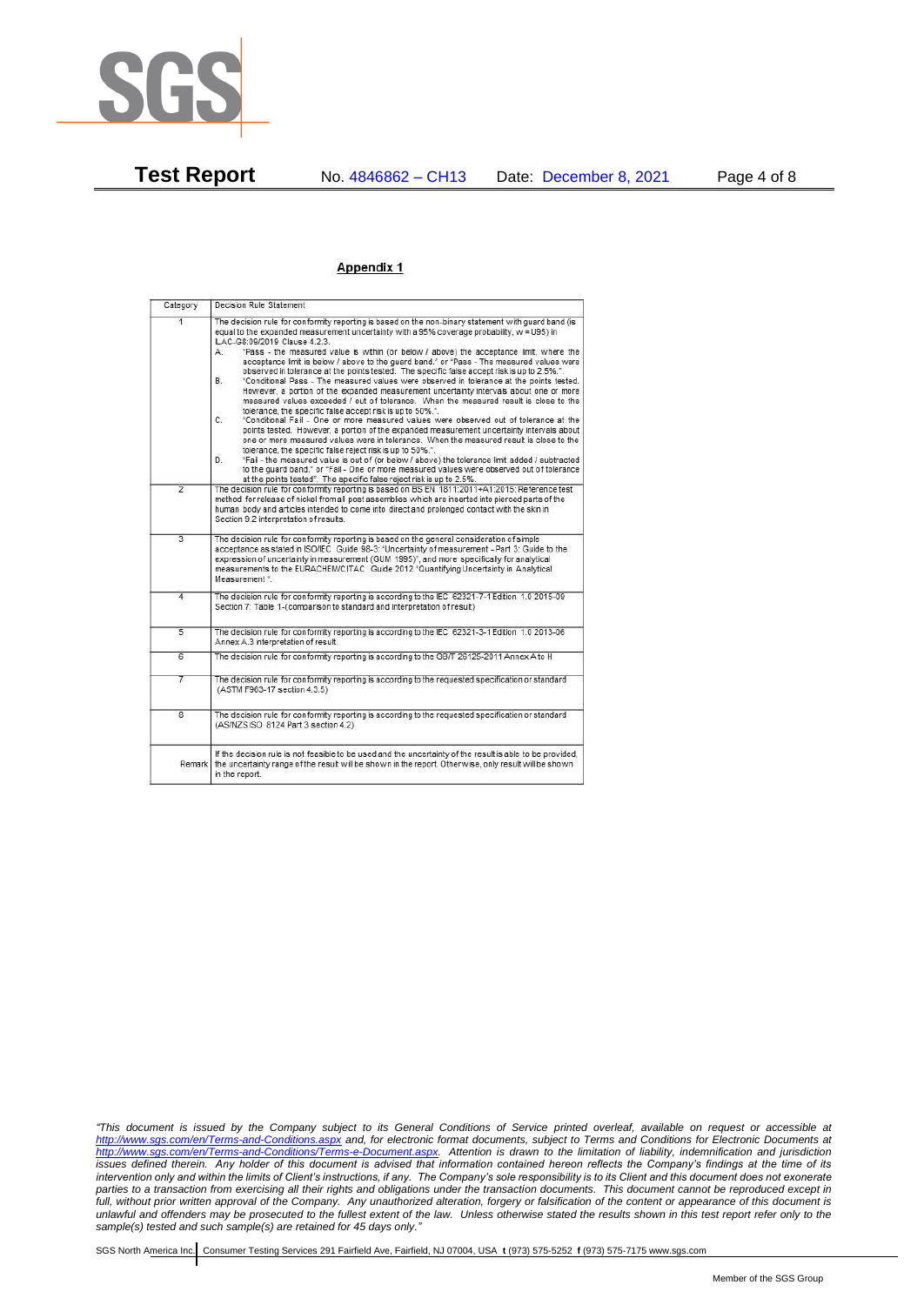

| <b>Test Report</b> | No. 4846862 - CH13 | Date: December 8, 2021 | Page 5 of 8 |
|--------------------|--------------------|------------------------|-------------|
|--------------------|--------------------|------------------------|-------------|

Flowchart:



Note : 1) Boiling water test method was also performed for the analysis of Cr (VI) in metal sample. 2) The polymeric samples were dissolved totally by pre-conditioning method according to above flow chat for Cd, Pb and Hg contents analysis

| Operator:      | Chiu Kan Yuen/ Tang Koon Pang (Acid digestion) |  |
|----------------|------------------------------------------------|--|
|                | Chiu Kan Yuen (Dry Ashing)                     |  |
|                | Nick Liu (Hexavalent Chromium)                 |  |
|                | Kent Wan (PBBs and PBDEs)                      |  |
| Section Chief: | Chan Chun Kit, Dickson                         |  |

*"This document is issued by the Company subject to its General Conditions of Service printed overleaf, available on request or accessible at <http://www.sgs.com/en/Terms-and-Conditions.aspx> and, for electronic format documents, subject to Terms and Conditions for Electronic Documents at [http://www.sgs.com/en/Terms-and-Conditions/Terms-e-Document.aspx.](http://www.sgs.com/en/Terms-and-Conditions/Terms-e-Document.aspx) Attention is drawn to the limitation of liability, indemnification and jurisdiction issues defined therein. Any holder of this document is advised that information contained hereon reflects the Company's findings at the time of its intervention only and within the limits of Client's instructions, if any. The Company's sole responsibility is to its Client and this document does not exonerate*  parties to a transaction from exercising all their rights and obligations under the transaction documents. This document cannot be reproduced except in *full, without prior written approval of the Company. Any unauthorized alteration, forgery or falsification of the content or appearance of this document is unlawful and offenders may be prosecuted to the fullest extent of the law. Unless otherwise stated the results shown in this test report refer only to the sample(s) tested and such sample(s) are retained for 45 days only."*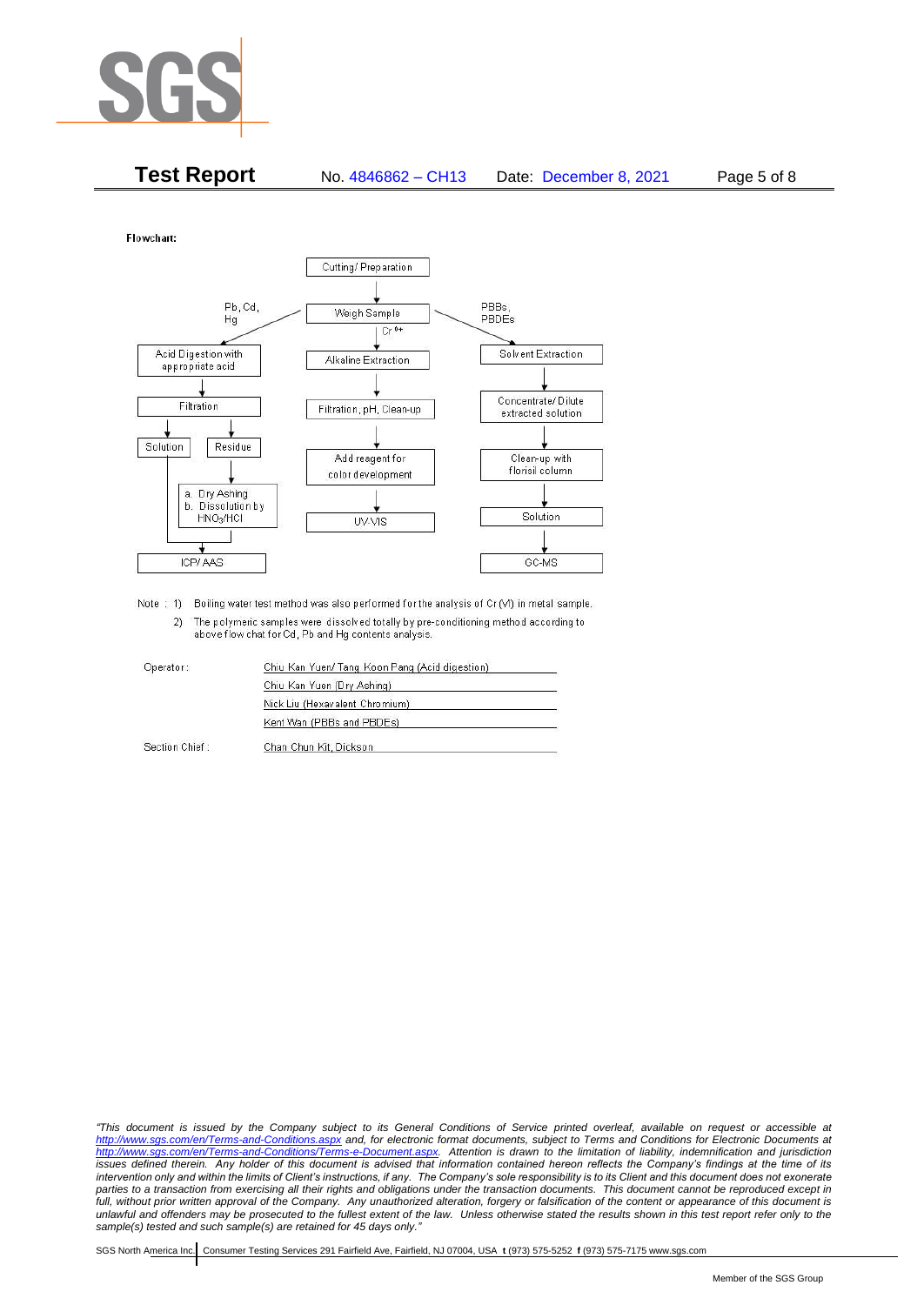

# **Test Report** No. 4846862 – CH13 Date: December 8, 2021 Page 6 of 8

#### **Flowchart for Phthalates measurement**

Method: IEC 62321-8:2017



Tested by Checked by Lumpy Lee

Edmund Kwan

*"This document is issued by the Company subject to its General Conditions of Service printed overleaf, available on request or accessible at <http://www.sgs.com/en/Terms-and-Conditions.aspx> and, for electronic format documents, subject to Terms and Conditions for Electronic Documents at [http://www.sgs.com/en/Terms-and-Conditions/Terms-e-Document.aspx.](http://www.sgs.com/en/Terms-and-Conditions/Terms-e-Document.aspx) Attention is drawn to the limitation of liability, indemnification and jurisdiction issues defined therein. Any holder of this document is advised that information contained hereon reflects the Company's findings at the time of its intervention only and within the limits of Client's instructions, if any. The Company's sole responsibility is to its Client and this document does not exonerate*  parties to a transaction from exercising all their rights and obligations under the transaction documents. This document cannot be reproduced except in *full, without prior written approval of the Company. Any unauthorized alteration, forgery or falsification of the content or appearance of this document is unlawful and offenders may be prosecuted to the fullest extent of the law. Unless otherwise stated the results shown in this test report refer only to the sample(s) tested and such sample(s) are retained for 45 days only."*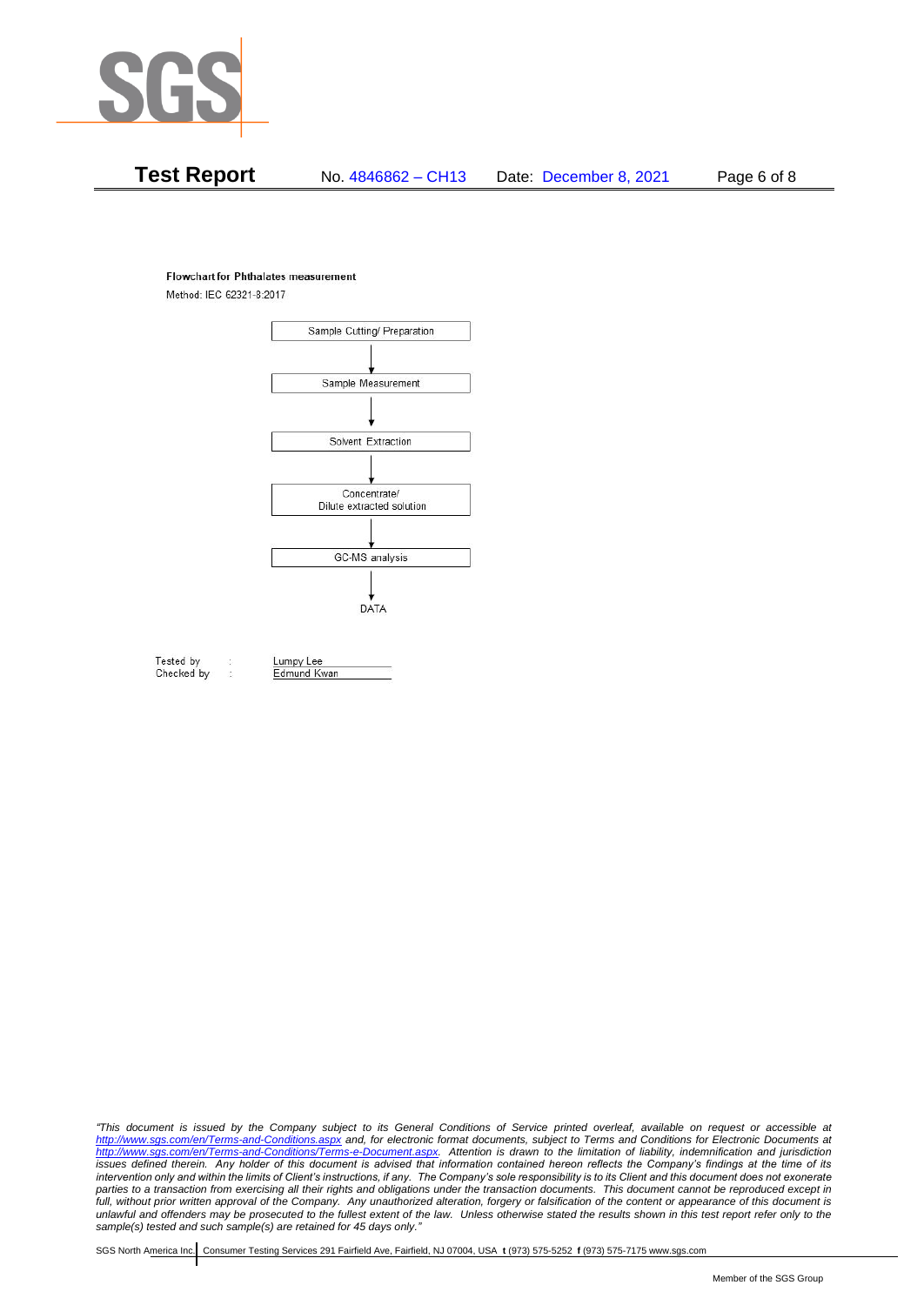

# **Test Report** No. 4846862 – CH13 Date: December 8, 2021 Page 7 of 8

#### **Flowchart for Halogen Free Test**

Method: BS EN14582:2016



Operator: Supervisor: Tang Ying Sam Chan Chun Kit (Dickson)

*"This document is issued by the Company subject to its General Conditions of Service printed overleaf, available on request or accessible at <http://www.sgs.com/en/Terms-and-Conditions.aspx> and, for electronic format documents, subject to Terms and Conditions for Electronic Documents at [http://www.sgs.com/en/Terms-and-Conditions/Terms-e-Document.aspx.](http://www.sgs.com/en/Terms-and-Conditions/Terms-e-Document.aspx) Attention is drawn to the limitation of liability, indemnification and jurisdiction issues defined therein. Any holder of this document is advised that information contained hereon reflects the Company's findings at the time of its intervention only and within the limits of Client's instructions, if any. The Company's sole responsibility is to its Client and this document does not exonerate*  parties to a transaction from exercising all their rights and obligations under the transaction documents. This document cannot be reproduced except in *full, without prior written approval of the Company. Any unauthorized alteration, forgery or falsification of the content or appearance of this document is unlawful and offenders may be prosecuted to the fullest extent of the law. Unless otherwise stated the results shown in this test report refer only to the sample(s) tested and such sample(s) are retained for 45 days only."*